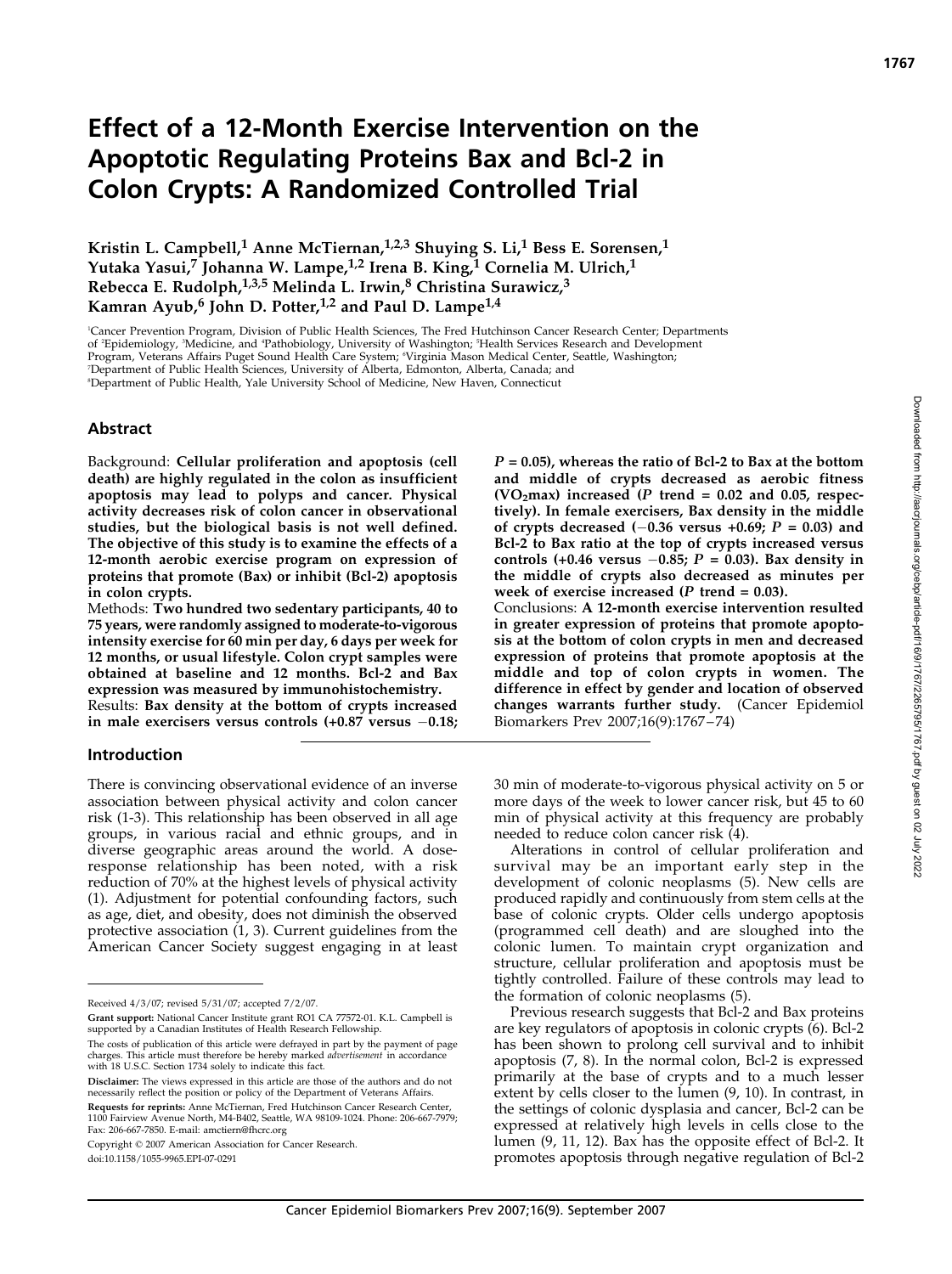

Figure 1. Examples of colon crypt images taken after staining for Bcl-2 and Bax. Black and white images of immunostain without any counterstain are shown. Note that Bcl-2 expression was higher in the lower regions of the crypt, whereas Bax is more evenly distributed.

as well as other biological pathways (13). Bax is normally more highly expressed at the top of crypts (Fig. 1; ref. 13).

In this study, we tested the hypothesis that exercise reduces risk of colon cancer by promoting optimal expression of Bcl-2 and Bax in colonic crypts. To that end, we recruited healthy men and women to participate in a randomized controlled trial in which the intervention was 12 months of moderate-to-vigorous intensity exercise, 60 min per day, 6 days per week. The effects of this intervention on expression of Bcl-2 and Bax were assessed through immunohistochemical analysis of samples from normal-appearing colonic epithelium.

#### Materials and Methods

As part of a 12-month randomized controlled clinical trial evaluating the effects of an aerobic exercise intervention, we examined changes in Bcl-2 and Bax, markers of colon crypt apoptosis and potential markers of colon cancer risk, in association with the exercise intervention. A detailed description of the clinical trial methods has been reported previously (14, 15).

Participants. Participants were men and women ages 40 to 75 years who had a colonoscopy within the previous 3 years so that their recent polyp status was known. Eligibility criteria were as follows: sedentary [i.e., engaging in <90 min of moderate-to-vigorous exercise per week in the past 3 months, or if reports of exercise were questionable, a low  $VO<sub>2</sub>$ max indicating a low fitness level (16)], normal response to an exercise tolerance test (17), consumption of less than two alcoholic beverages per day, and no personal history of invasive cancer or other serious medical conditions, such as cardiovascular disease, stroke, diabetes, uncontrolled hypertension, ulcerative colitis, or short bowel disease. To avoid potential confounding by highly penetrant germ-line mutations, we also excluded persons with familial polyposis, Gardner's syndrome, or other known familial colorectal cancer syndromes. Also excluded were persons with ''excessive'' use of laxatives (three or more per week), enema use, or use of any medication that might interfere with colonic crypt studies, including chronic use of anticoagulants or corticosteroids. Use of nonsteroidal anti-inflammatory medications was allowed up to two times per week if the person was able to stop use safely for 2 weeks before and after obtaining colorectal biopsies.

Participants were recruited between 2001 and 2004 primarily through gastroenterology practices, where potentially eligible persons were identified from medical records and sent an invitation letter by their physicians. Additional recruitment methods included medium placements, flyers, a study Web site, and referrals. After extensive screening, 202 (102 men and 100 women) were enrolled in the trial with consent. Flow of participants through the trial has been reported previously (14, 15). Study procedures, including the informed consent, were approved by the Fred Hutchinson Cancer Research Center Institutional Review Board.

Randomization and Blinding. Participants were randomized in equal numbers to exercise or control group (referred hereafter as ''exercisers'' and ''controls,'' respectively). Randomization was blocked on sex, use of nonsteroidal anti-inflammatory medications [regular use (more than two times per week) versus less], and current smoking status (yes versus no) and, among women, on menopausal status (premenopausal or perimenopausal versus postmenopausal) and current use (yes/no) of hormone replacement therapy to ensure balance in these factors between intervention arms. Staff and scientists involved in end point determinations were blinded to intervention group and to whether samples were obtained at baseline or 12 months.

### Baseline and Follow-up Measures

Measurement of Bcl-2 and Bax in Colonic Crypts. Immunohistochemical staining of the colonic crypts has been detailed previously (14). In brief, samples were collected from each participant at a prerandomization and a 12-month poststudy flexible sigmoidoscopy by physicians trained in the procedure using jumbo biopsy forceps (Olympus FB-50U1-1; Olympus America, Inc.). Biopsies from the sigmoid colon (30-35 cm from the level of the external anal aperture) were oriented, processed, and embedded into paraffin blocks. Eight to 12 sections, at least  $50 \mu m$  apart (to ensure that the same was not evaluated in more than one section), were cut per biopsy, mounted with positive control (human tonsil) and negative control tissues (colonic tissue from the same participant with all reagents except primary antibody), deparaffinized, and antigen retrieved. Slides from a single participant (baseline and follow-up) were stained in the same run to minimize the effect of run-to-run variability in staining intensity inherent in the procedure. Slides were stained on a Techmate 1000 Staining System automatic immunostainer (Ventana Medical Systems,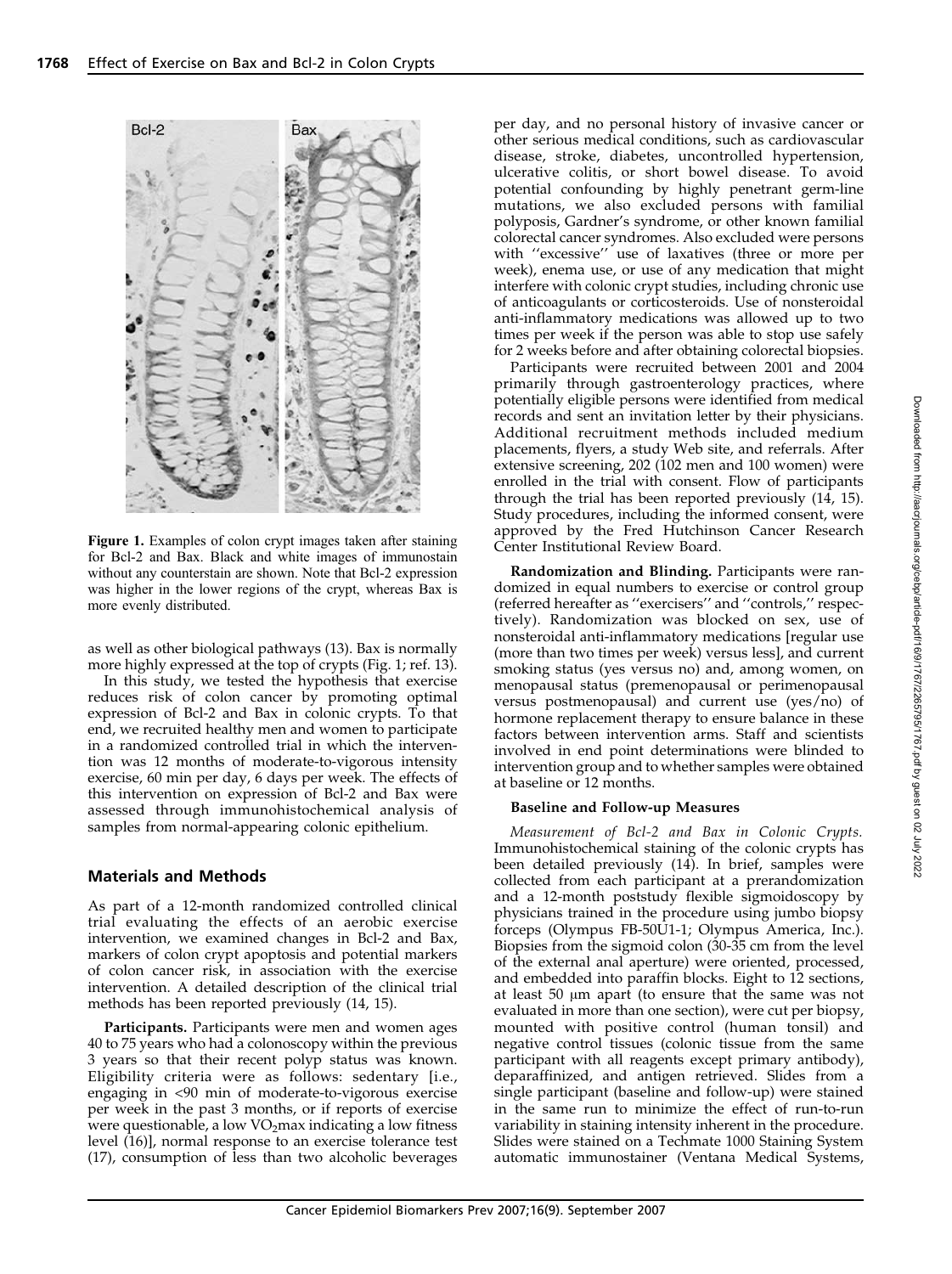Inc.). After blocking with 4% normal horse serum, slides were incubated with a mouse anti-Bcl-2 (Dako Corp.) or anti-Bax (Beckman Coulter) at a 1:500 dilution for  $\overline{1}$  h in PBS plus 1% bovine serum albumin and 0.05% Tween 20 and washed with buffer. They were immersed in the secondary antibody biotinylated horse anti-mouse IgG (Vector Laboratories, Inc.) at a dilution of 1:200 for 30 min in PBS with 1% bovine serum albumin with 0.05% Tween 20 and then buffer washed. Endogenous peroxidases were inactivated and slides were washed and immersed in avidin-biotin complex from the Vectastain Elite Standard ABC kit (Vector Laboratories) for 30 min. After washing, slides were developed using diaminobenzidine tetrahydrochloride solution at a concentration of 0.5 mg/mL in PBS with 0.1% hydrogen peroxide. The stained slides were then dehydrated and coverslips were applied over mounting medium.

Biopsies were scanned under a microscope (E400, Nikon, Inc.) to identify acceptable colonic crypts (midaxial, U-shaped sections extending from muscularis to lumen with an intact structure). Images of the crypts were captured by using a digital camera (Hamamatsu Photonics KK) set at constant illumination and exposure settings. Macros developed for the NIH Image software program<sup>9</sup> allowed the collection and analysis of images.

To measure expression (i.e., density) of Bcl-2 and Bax, crypt images were measured and divided longitudinally into 10 segments of equal length and then divided into three regions based on deciles: bottom (interval, 0.1-0.3), middle (interval, 0.4-0.6), and top (interval, 0.7-1.0). Then, the number and average intensity of pixels above background were determined. Density of Bcl-2 and Bax within each crypt was calculated as the size of the stained area multiplied by the intensity of the stain. The ratio of Bcl-2 to Bax at each time point was calculated as the mean density of Bcl-2 divided by the mean density of Bax in the specified interval. At least 5 and up to 10 crypts per biopsy were analyzed.

Exercise Data. To determine cardiopulmonary fitness, we assessed maximal oxygen consumption  $(VO<sub>2</sub>max,$ mL/kg/min) at baseline and 12 months (18). Details of the exercise test are presented elsewhere (14, 15). In brief, participants completed a maximal-graded treadmill test, with heart rate and oxygen uptake monitored by a MedGraphics automated metabolic cart (MedGraphics).

Demographics and Anthropometrics. We collected demographic and medical history information at baseline and 12 months on health habits, smoking status, use of prescription and over-the-counter medications, history of chronic diseases, and reproductive and body weight history. With participants wearing light clothing, we measured baseline and 12-month weight and height to the nearest 0.1 kg and 0.1 cm, respectively, with a balance beam scale and stadiometer. Both measurements were taken in duplicate and then averaged. We calculated body mass index as  $\text{kg/m}^2$ .

#### Intervention

Exercisers. The intervention was a 12-month moderateto-vigorous intensity aerobic exercise program. The goal was 60 min per day, 6 days per week, to be achieved gradually over 12 weeks and then continued throughout the 12-month intervention. The intervention included both facility- and home-based programs. Participants did aerobic exercise for 60 min per session on machines (primarily treadmills and stationary bikes, supplemented with rowing machines and elliptic machines). During these exercise sessions, each participant's goal heart rate corresponded to 60% to 85% of the maximal heart rate achieved on the baseline  $VO<sub>2</sub>$ max test. Heart rate was measured with Polar heart rate monitors (Polar Electro, Inc.). Approximately 5 to 10 min of warm-up, cooldown, and stretching exercise were done in addition to the 60-min exercise sessions.

Participants also were asked to do three additional unsupervised exercise sessions per week either at a facility or at home. The primary home exercises were outdoor walking, jogging, or biking. Participants wore heart rate monitors during these unsupervised exercise sessions, with the same instructions about goal ranges and recording, as for their supervised sessions.

Adherence was calculated weekly as number of facility sessions attended, minutes of moderate-to-vigorous exercise per week, and percent of the goal of 360 min of moderate-to-vigorous exercise per week. Good adherence was defined as meeting at least 80% of the goal of 360 min of moderate-to-vigorous exercise per week. Exercisers were asked not to change their dietary habits during the trial.

Controls. Controls were asked not to change their exercise or diet habits during the trial. They were given the opportunity to participate in exercise classes for 2 months (with the same progression as offered to the exercise-arm participants during months 1-2 of intervention) at the end of the 1-year period after completion of all end-of-study measures.

Statistical Analyses. The crypt height and mean density of Bcl-2, Bax, and Bcl-2 to Bax ratio in colonic crypts was determined for each participant at baseline and 12 months. Analyses of the effects of the exercise intervention on the outcome variables (crypt height, mean density Bcl-2, mean density Bax, and Bcl-2 to Bax ratio) were based on assigned treatment at the time of randomization regardless of adherence status (i.e., intent to treat). All outcomes were log transformed due to the lack of normality; therefore, our results are presented on the log scale. The intervention effects were evaluated by assessing the differences in the log mean changes in the outcome variables from baseline to 12 months between exercisers and controls. The significance of any differences was determined by using the generalized estimating equation modification to linear regression models to account for the longitudinal nature of the data. Primary analyses were unadjusted in line with the randomized design of the study. However, an additional analysis was completed adjusting for blocking factors (history of adenomatous polyps, etc.) and these factors did not influence the results.

Baseline and 12-month apoptosis data were available for 101 of 102 randomized men and for 98 of 100 randomized women. Inadequate amount of sample was available for the three missing individuals. Participants with at least one outcome value were included in <sup>9</sup> Available at http://rsb.info.nih.gov/nih-image/. **the analyses.** Before the intervention effect analysis,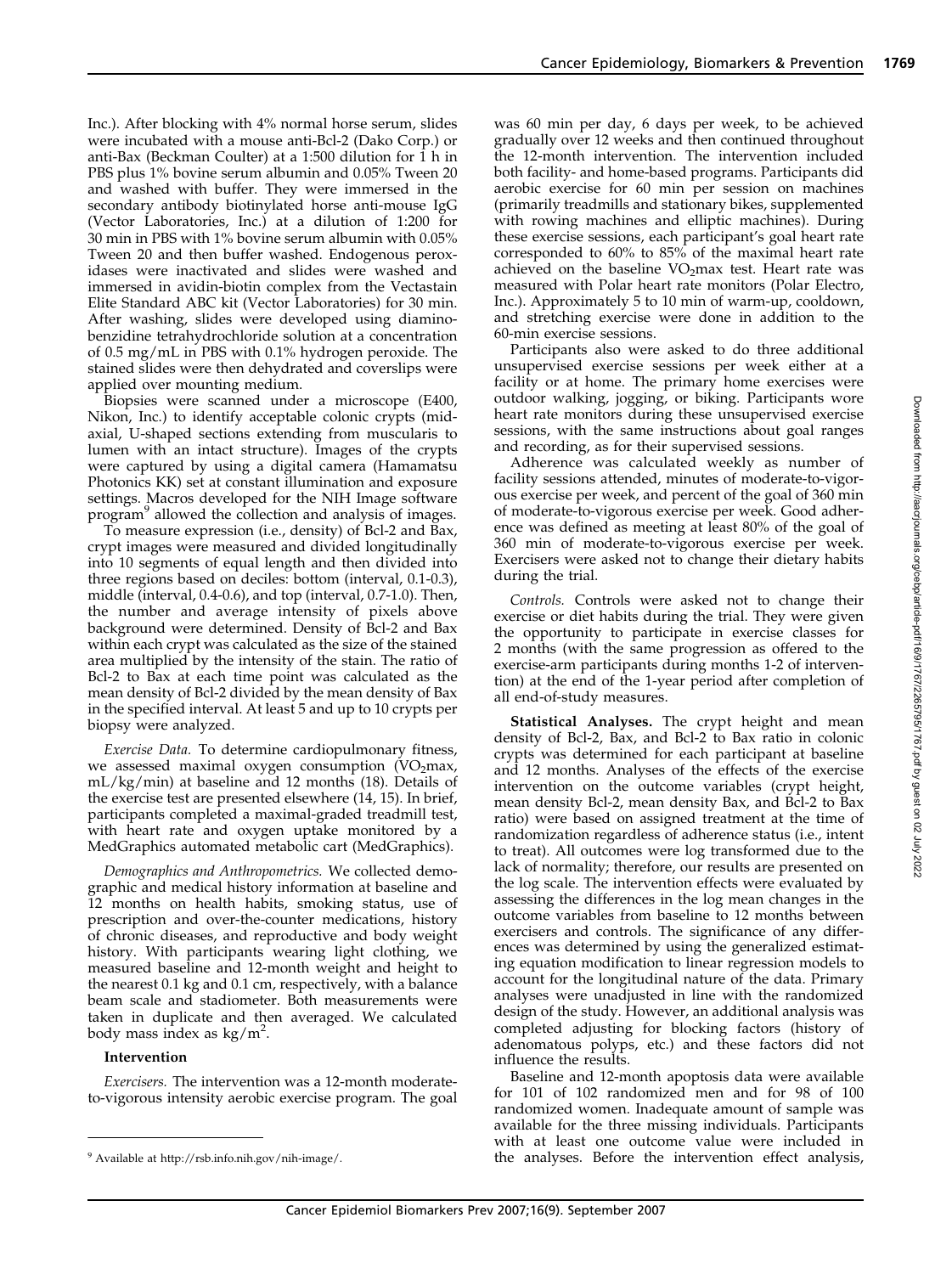|                                                                                   | Women                                                   |                                                          |                              | Men                                                      |                                                          |                              |  |
|-----------------------------------------------------------------------------------|---------------------------------------------------------|----------------------------------------------------------|------------------------------|----------------------------------------------------------|----------------------------------------------------------|------------------------------|--|
|                                                                                   | Exercisers $(n = 48)$ ,<br>mean $(SD)$                  | Controls $(n = 50)$ ,<br>mean (SD)                       | $P^*$                        | Exercisers $(n = 50)$ ,<br>mean $(SD)$                   | Controls $(n = 50)$ ,<br>mean (SD)                       | P                            |  |
| Age $(y)$<br>BMI $(kg/m^2)$<br>Energy intake (kcal)<br>Fiber intake $(g)$         | 53.7 (5.65)<br>28.6 (4.80)<br>1,583 (555)<br>15.0(8.85) | 54.4 (7.13)<br>28.7 (5.41)<br>1,491 (628)<br>15.9 (6.23) | 0.61<br>0.84<br>0.44<br>0.58 | 56.6 (7.63)<br>30.1 (4.84)<br>1,668 (566)<br>14.4 (5.92) | 56.2 (6.66)<br>29.7 (3.73)<br>1,692 (639)<br>15.2 (7.14) | 0.78<br>0.68<br>0.85<br>0.55 |  |
|                                                                                   | $n \ (\%)$                                              | $n \ (\%)$                                               | $\boldsymbol{P}$             | $n \ (\%)$                                               | $n \ (\%)$                                               | P                            |  |
| NSAID use<br>Recent adenomatous polyps<br>First-degree relative with colon cancer | 15(31.3)<br>15 (31.3)<br>21 (43.8)                      | 19 (27.3)<br>12(23.5)<br>19 (37.3)                       | 0.53<br>0.39<br>0.51         | 22(43.1)<br>30(58.8)<br>15(29.4)                         | 22(43.1)<br>31 (60.8)<br>18 (35.3)                       | >0.99<br>0.84<br>0.53        |  |

Table 1. Baseline characteristics for participants by gender and intervention

Abbreviations: BMI, body mass index; NSAID, nonsteroidal anti-inflammatory drug.

\*P value comparing female exercisers and controls at baseline.

 $\uparrow$  P value comparing male exercisers and controls at baseline.

exploratory data analysis examined the association between crypt height and Bcl-2 or Bax density at baseline using Pearson correlations.

As exploratory analysis, we examined whether the extent of change in mean crypt height, Bax density, mean Bcl-2 density, or Bcl-2 to Bax ratio was different among exercisers with stronger adherence to the intervention than among exercisers with lesser adherence or controls to provide additional important mechanistic information on the effect of physical activity on colon crypt biology. For these analyses, exercisers were grouped into tertiles of each of two measures of adherence to the exercise program: mean change in  $VO<sub>2</sub>$  max from baseline to 12 months and mean number of minutes exercised per week. To test for trends across levels of adherence, fourcategory adherence variables were created that included controls and the three tertiles of adherence. To do tests for trend, the four-category adherence variable was included in models as a continuous variable.

All analyses were conducted separately for men and women by study design. Differences between women and men were tested by a gender-intervention interaction term into the models. All statistical tests were two sided. Statistical analyses were done using Statistical Analysis System software (version 8.2; SAS Institute, Inc.).

#### Results

Study Participants. Exercisers and controls were similar with regards to age, body mass index, energy intake, fiber intake, use of nonsteroidal anti-inflammatory medications, history of adenomatous polyps, and family history of colorectal cancer (Table 1). The majority of participants were overweight and non-Hispanic Whites. Overall, both men and women had low levels of aerobic fitness at baseline, consistent with the eligibility criteria targeting a sedentary population (16).

During the trial, 80% of exercisers achieved  $\geq$ 80% of their 360 min of moderate-to-vigorous intensity exercise a week. Male exercisers completed a mean 370 min per week (102.7% of goal), whereas female exercisers completed a mean 295 min per week (82% of goal). Two of 51 (4%) male exercisers and 4 of 49 (8%) female exercisers dropped out of the intervention. Duration of self-reported moderate-to-vigorous exercise decreased or was unchanged among controls (mean minutes per week of 113 at baseline and 54 min at 12 months), with the exception of one male control who reported a mean of 360 min per week of moderate-to-vigorous exercise at 12 months. Mean aerobic fitness  $(VO<sub>2</sub>max)$  increased by 2.5 mL/kg/min (10.5%) in female exercisers and 3.3 mg/kg/min (11%) in male exercisers but decreased in both female and male controls ( $P < 0.001$  comparing exercisers with controls). Exercisers lost more weight compared with controls in both women  $(-1.4 \text{ kg} \text{ versus}$ +0.9 kg) and men  $(-1.8 \text{ kg} \text{ versus } -0.1 \text{ kg}$ ; ref. 15). No significant change in mean total daily caloric intake was observed among exercisers or controls (data not shown).

Pattern of Bcl-2 and Bax Density within Colonic Crypts at Baseline. The pattern of Bax density, Bcl-2 density, and Bcl-2 to Bax ratio within colonic crypts at baseline is shown in Fig. 2. We did not observe any difference between exercisers and controls in Bcl-2 density, Bax density, or Bcl-2 to Bax ratio at baseline (data not shown). Among both men and women, Bax density had a U-shaped distribution with higher density at the bottom and top intervals of the crypts and lower density in the middle of the crypts (Fig. 2A), whereas Bcl-2 density (Fig. 2B) and Bcl-2 to Bax ratio (Fig. 2C) declined steadily from the bottom intervals to the top intervals of the crypts.

Baseline Association between Crypt Height and Bcl-2 Density and Bax Density. At baseline, height of colonic crypts was positively associated with Bcl-2 density and Bcl-2 to Bax density at the bottom of crypts in both men  $(r = 0.31, P = 0.002$  and  $r = 0.30, P = 0.003$ , respectively) and women ( $r = 0.23$ ,  $P = 0.02$  and  $r = 0.28$ ,  $P = 0.006$ , respectively). Bax density was not associated with crypt height in either men or women (Table 2). In men, Bcl-2 to Bax density ratio over the entire crypt ( $r = 0.21$ ,  $P = 0.04$ ) and at the middle ( $r = 0.21$ ,  $P = 0.04$ ) of crypts was also associated with overall crypt height, with a similar trend in women that did not achieve significance  $(r = 0.18)$ ,  $P = 0.08$  and  $r = 0.79$ ,  $P = 0.08$ ).

Intervention Effects on Bcl-2 Density, Bax Density, and Bcl-2 to Bax Ratio. During the trial, mean Bax density in the bottom third of crypts increased among male exercisers compared with controls [mean change in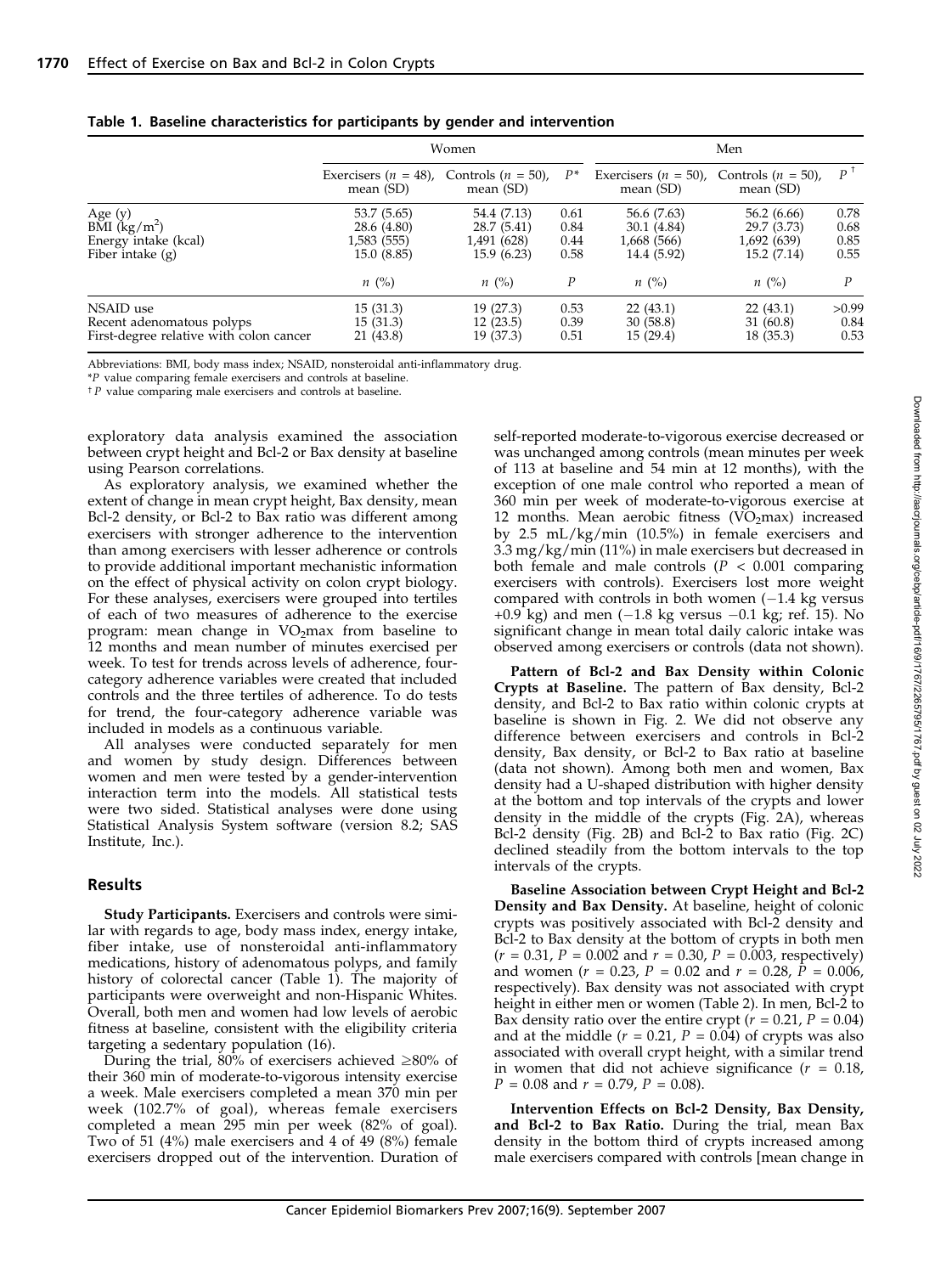density at 12 months: exercisers (+0.87) versus controls  $(-0.18)$ ; P = 0.05; Table 3. In addition, among male exercisers, there was a trend toward a decrease in mean Bcl-2 to Bax ratio in the bottom third of crypts [mean change in ratio at 12 months: exercisers  $(-0.16)$  versus controls (+0.78);  $P = 0.06$ ]. Among females, there was a decrease in mean Bax density across the crypts as a whole [mean change in density at 12-months: exercisers  $(-0.20)$  versus controls  $(+0.36)$ ;  $P = 0.05$ ] as well as the middle third of crypts [mean change in density at 12 months: exercisers  $(-0.36)$  versus controls  $(+0.69)$ ;  $P = 0.03$ ] in exercisers compared with controls. In addition, higher Bcl-2 to Bax ratio was seen in the top of crypts [mean change in density at 12 months; exercisers (+0.46) versus controls (-0.85);  $P = 0.03$ ] in female exercisers compared with controls (Table 4). Crypt height did not change significantly with exercise in men or women (Tables  $\tilde{3}$  and 4).

Effect of Adherence on Colon Crypt Cell Apoptosis. To provide additional important mechanistic information



Figure 2. Baseline antigen density pattern across colon crypt length in deciles for men ( $n = 101$ ) and women ( $n = 98$ ). A, Bax. B, Bcl-2. C, Bcl-2 to Bax ratio.

Table 2. Pearson correlations between crypt height and antigen density

| Section                  | Women $(n = 97)$ |       |          | Men $(n = 99)$ |  |  |
|--------------------------|------------------|-------|----------|----------------|--|--|
|                          | $\rho$           | P     | $\rho$   | P              |  |  |
| Bax density              |                  |       |          |                |  |  |
| Crypt bottom $(0.1-0.3)$ | $-0.074$         | 0.47  | $-0.018$ | 0.86           |  |  |
| Crypt middle (0.4-0.6)   | $-0.137$         | 0.18  | $-0.102$ | 0.32           |  |  |
| Crypt top $(0.7-1.0)$    | $-0.146$         | 0.15  | $-0.026$ | 0.80           |  |  |
| Entire crypt $(0.1-1.0)$ | $-0.126$         | 0.22  | $-0.049$ | 0.63           |  |  |
| Bcl-2 density            |                  |       |          |                |  |  |
| Crypt bottom $(0.1-0.3)$ | $+0.230$         | 0.02  | $+0.306$ | 0.002          |  |  |
| Crypt middle $(0.4-0.6)$ | $+0.062$         | 0.55  | $+0.13$  | 0.19           |  |  |
| Crypt top $(0.7-1.0)$    | $-0.060$         | 0.56  | $+0.092$ | 0.36           |  |  |
| Entire crypt $(0.1-1.0)$ | $+0.052$         | 0.61  | $+0.182$ | 0.07           |  |  |
| Bcl-2 to Bax ratio       |                  |       |          |                |  |  |
| Crypt bottom $(0.1-0.3)$ | $+0.275$         | 0.006 | $+0.303$ | 0.003          |  |  |
| Crypt middle $(0.4-0.6)$ | $+0.790$         | 0.08  | 0.208    | 0.04           |  |  |
| Crypt top $(0.7-1.0)$    | $+0.071$         | 0.49  | $+0.09$  | 0.35           |  |  |
| Entire crypt $(0.1-1.0)$ | $+0.177$         | 0.08  | $+0.21$  | 0.04           |  |  |

NOTE:  $n = 194$  for Bcl-2 to Bax ratio.  $n = 97$  for Bcl-2 to Bax ratio.  $n = 97$ for Bcl-2 to Bax ratio.

on the effect of physical activity on colon crypt biology, we examined the changes in the outcome variables by tertiles of the two measures of adherence: amount of activity (i.e., minutes per week of moderate-to-vigorous activity) and change in fitness (i.e.,  $VO<sub>2</sub>max$ ). Compared with controls, no change in Bax, Bcl-2, or Bcl-2 to Bax ratio by adherence (minute per week) was seen in male exercisers, whereas in female exercisers Bax density was lower at the middle of crypts with higher adherence  $(P$  trend = 0.03). For male exercisers, Bcl-2 to Bax ratio was lower at the bottom of crypts with improvements in VO<sub>2</sub>max of >15% (P trend = 0.02) compared with controls. In the middle of crypts, a lower Bcl-2 to Bax ratio was also seen in male exercisers with greater improvement in  $VO<sub>2</sub>max (P trend = 0.05) compared with$ controls and when comparing exercisers who increased  $>15\%$  with those with lesser gains (P trend = 0.02). In male exercisers, an increase in Bax in the middle of the crypts was also seen with improvements in  $VO<sub>2</sub>$ max of >15% (P trend = 0.03). Among female exercisers, there was no effect of change in VO<sub>2</sub>max compared with control. Unadjusted analyses are presented as no difference was noted with adjustment for age, body mass index, fiber, family history of colon cancer, and history of adenomatous polyps.

## **Discussion**

This randomized controlled clinical trial of a 12-month moderate-to-vigorous intensity exercise intervention with exercise goals of 60 min per day, 6 days per week, resulted in an increased density of the proapoptotic protein Bax at the bottom of crypts in male exercisers compared with controls. In contrast, among women, there was a decrease in the proapoptotic protein Bax in the middle of crypts, with an increase in the ratio of Bcl-2 to Bax density at the top of crypts in exercisers compared with controls, suggesting a decrease in apoptosis for exercisers.

Our exploratory analyses indicate that male exercisers who showed >15% improvement in aerobic fitness 1771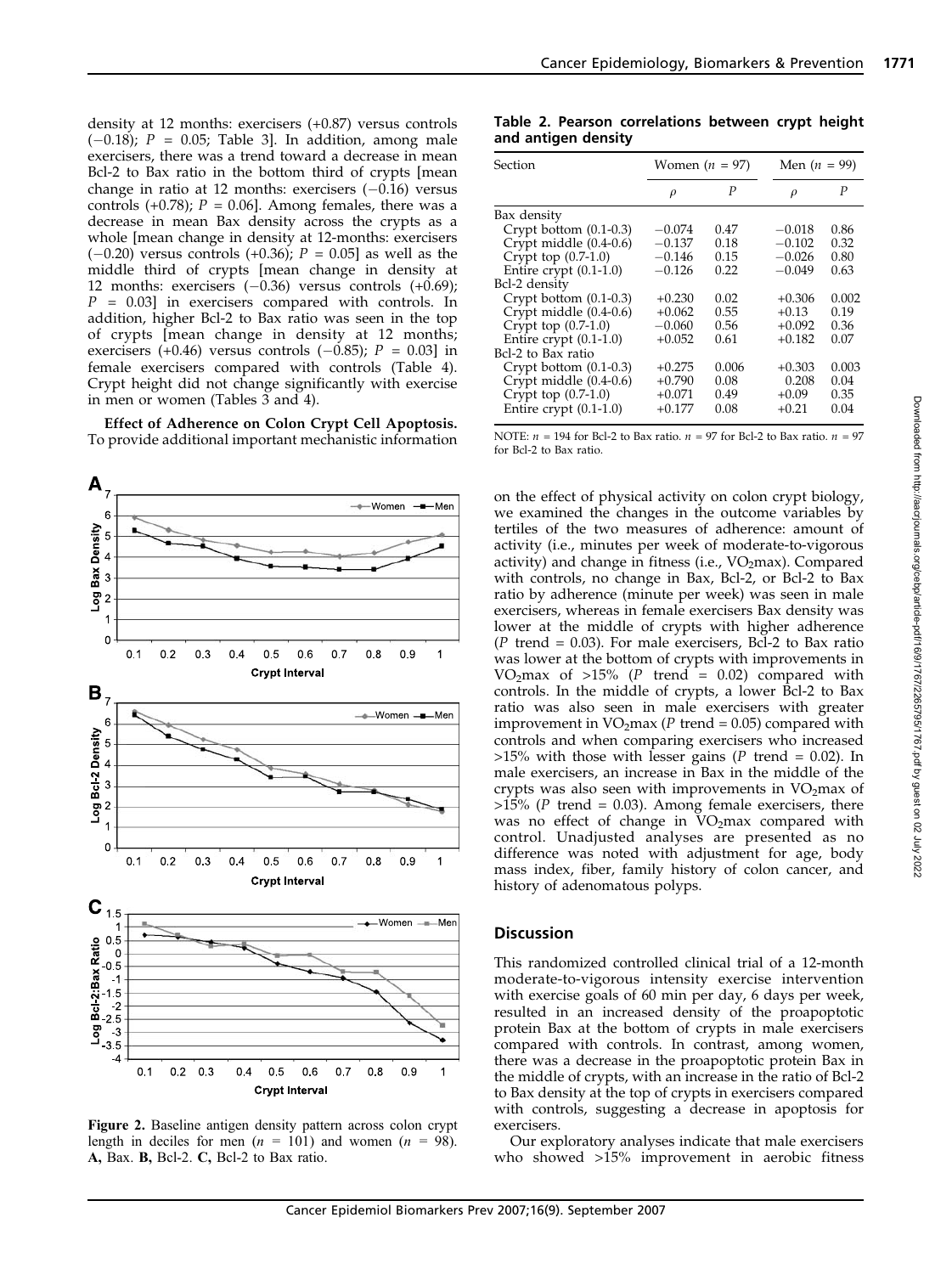|                                   | Baseline      |               | Follow-up     |         |               |         |                  |
|-----------------------------------|---------------|---------------|---------------|---------|---------------|---------|------------------|
|                                   | Exercisers*   | Controls      | Exercisers    |         | Controls      |         | $\boldsymbol{P}$ |
|                                   | Mean (SD)     | Mean (SD)     | Mean (SD)     | Δ       | Mean (SD)     | Δ       |                  |
| Crypt bottom (intervals, 0.1-0.3) |               |               |               |         |               |         |                  |
| Bax density                       | 4.63(2.32)    | 5.02(2.33)    | 5.52(2.59)    | 0.87    | 4.84(2.37)    | $-0.18$ | 0.05             |
| Bcl-2 density                     | 5.60 (1.72)   | 5.47(2.07)    | 6.02(1.81)    | 0.42    | 6.02(1.33)    | 0.55    | 0.51             |
| Bcl-2 to Bax density ratio        | 0.89(1.69)    | 0.51(2.16)    | 0.73(2.68)    | $-0.16$ | 1.29(2.17)    | 0.78    | 0.06             |
| Crypt middle (intervals, 0.4-0.6) |               |               |               |         |               |         |                  |
| Bax density                       | 3.68(2.23)    | 3.65(2.86)    | 4.66(2.71)    | 0.98    | 3.96(2.57)    | 0.31    | 0.23             |
| Bcl-2 density                     | 3.79(1.90)    | 2.67(2.30)    | 4.20(2.22)    | 0.41    | 4.25(1.42)    | 1.58    | 0.80             |
| Bcl-2 to Bax density ratio        | 0.02(2.01)    | 0.10(2.56)    | $-0.21(2.70)$ | $-0.23$ | 0.37(2.31)    | 0.27    | 0.40             |
| Crypt top (intervals, 0.7-1.0)    |               |               |               |         |               |         |                  |
| Bax density                       | 3.83(2.28)    | 3.83(2.88)    | 4.51(2.87)    | 0.68    | 4.61(2.05)    | 0.78    | 0.76             |
| Bcl-2 density                     | 2.77(1.65)    | 2.07(2.51)    | 2.60(2.25)    | $-0.17$ | 2.54(1.35)    | 0.47    | 0.23             |
| Bcl-2 to Bax density ratio        | $-1.14(2.14)$ | $-1.74(2.68)$ | $-1.66(2.77)$ | $-0.52$ | $-1.98(2.35)$ | $-0.24$ | 0.69             |
| Entire crypt (intervals, 1.0-1.0) |               |               |               |         |               |         |                  |
| Bax density                       | 4.03(2.18)    | 4.13(2.65)    | 4.86(2.70)    | 0.83    | 4.49(2.17)    | 0.36    | 0.37             |
| Bcl-2 density                     | 3.92(1.49)    | 3.57(0.16)    | 4.11 (1.93)   | 0.19    | 4.10(1.04)    | 0.53    | 0.40             |
| Bcl-2 to Bax density ratio        | $-0.18(1.63)$ | $-0.51(2.29)$ | $-0.51(2.52)$ | $-0.33$ | $-0.29(1.93)$ | 0.22    | 0.24             |
| Crypt height                      | 423 (61.3)    | 433 (74.0)    | 451(61.1)     | 28      | 449 (73.5)    | 16      | 0.54             |

Table 3. Baseline and follow-up means for Bax and Bcl-2 densities for males

 $n = 50$  for Bax density and  $n = 49$  for Bcl-2 density and Bcl-2 to Bax density ratio at baseline.  $n = 48$  for Bax density and  $n = 46$  for Bcl-2 density and Bcl-2 to Bax density ratio at follow-up.

 $\tau$   $n = 49$  for Bax density,  $n = 50$  for Bcl-2 density, and  $n = 48$  for Bcl-2 to Bax density ratio at baseline.  $n = 46$  for Bax density,  $n = 45$  for Bcl-2 density, and  $n = 44$  for Bcl-2 to Bax density ratio at follow-up.

(VO<sub>2</sub>max) decreased their Bcl-2 to Bax ratio in the bottom and middle of crypts compared with controls. In the middle of crypts, an increase in Bax density and decreased Bcl-2 to Bax ratio was observed in exercisers who showed >15% improvement in aerobic fitness  $(VO<sub>2</sub>max)$  compared with those with less improvement or decrease in aerobic fitness. This suggests a shift toward greater apoptosis at the bottom and middle of the colon crypt related to greater physical activity. No change in Bax or Bcl-2 pattern was seen with change in aerobic fitness in female exercisers compared with controls or in exercisers with varied improvements in VO<sub>2</sub>max. However, in females who exercised  $\geq$ 250 min per week, there was a decrease in Bax at the middle of crypts, suggesting a shift toward less apoptosis, compared with the exercisers who exercised <250 min per week and controls. No change in Bax or Bcl-2 pattern was seen in men based on exercise adherence. These exploratory analyses were preplanned and done to provide additional important mechanistic information

Table 4. Baseline and follow-up means for Bax and Bcl-2 densities for females

|                                   | Baseline                 |               | Follow-up     |         |               |         |                  |
|-----------------------------------|--------------------------|---------------|---------------|---------|---------------|---------|------------------|
|                                   | Exercisers*<br>Mean (SD) | Controls      | Exercisers    |         | Controls      |         | $\boldsymbol{P}$ |
|                                   |                          | Mean (SD)     | Mean (SD)     | Δ       | Mean (SD)     | Δ       |                  |
| Crypt bottom (intervals, 0.1-0.3) |                          |               |               |         |               |         |                  |
| Bax density                       | 5.41(2.43)               | 5.31 (1.98)   | 5.33(1.88)    | $-0.08$ | 5.84 (1.89)   | 0.53    | 0.13             |
| Bcl-2 density                     | 5.97 (1.81)              | 5.92(1.66)    | 6.27(1.37)    | 0.30    | 6.18(1.86)    | 0.26    | 0.33             |
| Bcl-2 to Bax density ratio        | 0.56(2.29)               | 0.61(1.78)    | 1.03(1.82)    | 0.47    | 0.47(1.89)    | $-0.14$ | 0.25             |
| Crypt middle (intervals, 0.4-0.6) |                          |               |               |         |               |         |                  |
| Bax density                       | 4.50(2.29)               | 4.24(2.11)    | 4.14(1.92)    | $-0.36$ | 4.93(2.09)    | 0.69    | 0.03             |
| Bcl-2 density                     | 4.28(2.36)               | 3.87(2.14)    | 4.27(1.81)    | $-0.01$ | 4.28(2.53)    | 0.41    | 0.41             |
| Bcl-2 to Bax density ratio        | $-0.22(2.68)$            | $-0.35(2.24)$ | 0.26(2.09)    | 0.48    | $-0.53(2.51)$ | $-0.18$ | 0.36             |
| Crypt top (intervals, 0.7-1.0)    |                          |               |               |         |               |         |                  |
| Bax density                       | 4.54(2.46)               | 4.51(1.83)    | 4.39(1.89)    | $-0.15$ | 5.17 (1.98)   | 0.66    | 0.09             |
| Bcl-2 density                     | 2.45(2.67)               | 2.44(2.18)    | 2.65(1.71)    | 0.20    | 2.17(2.97)    | $-0.27$ | 0.49             |
| Bcl-2 to Bax density ratio        | $-2.09(2.95)$            | $-2.07(1.68)$ | $-1.63(1.98)$ | 0.46    | $-2.92(2.65)$ | $-0.85$ | 0.03             |
| Entire crypt (intervals, 1.0-1.0) |                          |               |               |         |               |         |                  |
| Bax density                       | 4.79(2.34)               | 4.67(1.87)    | 4.59(1.82)    | $-0.20$ | 5.03(1.88)    | 0.36    | 0.05             |
| Bcl-2 density                     | 4.06(2.19)               | 3.92(1.75)    | 4.22(1.49)    | 0.16    | 4.01(2.32)    | 0.09    | 0.99             |
| Bcl-2 to Bax density ratio        | $-0.73(2.52)$            | $-0.75(1.56)$ | $-0.26(1.74)$ | 0.51    | $-1.19(2.14)$ | $-0.44$ | 0.08             |
| Crypt height                      | 418 (62.3)               | 426 (86.5)    | 427 (66.7)    | 9       | 410 (82.5)    | $-16$   | 0.22             |

 $*_n$  = 48 for Bax density, Bcl-2 density, and Bcl-2 to Bax density ratio at baseline.  $n = 40$  for Bax density and Bcl-2 to Bax density ratio and  $n = 43$  for Bcl-2 at follow-up.

 $\tau$   $n = 50$  for Bax density and  $n = 49$  for Bcl-2 density and Bcl-2 to Bax density ratio at baseline.  $n = 46$  for Bax density and Bcl-2 density and  $n = 44$  for Bcl-2 to Bax density ratio at follow-up.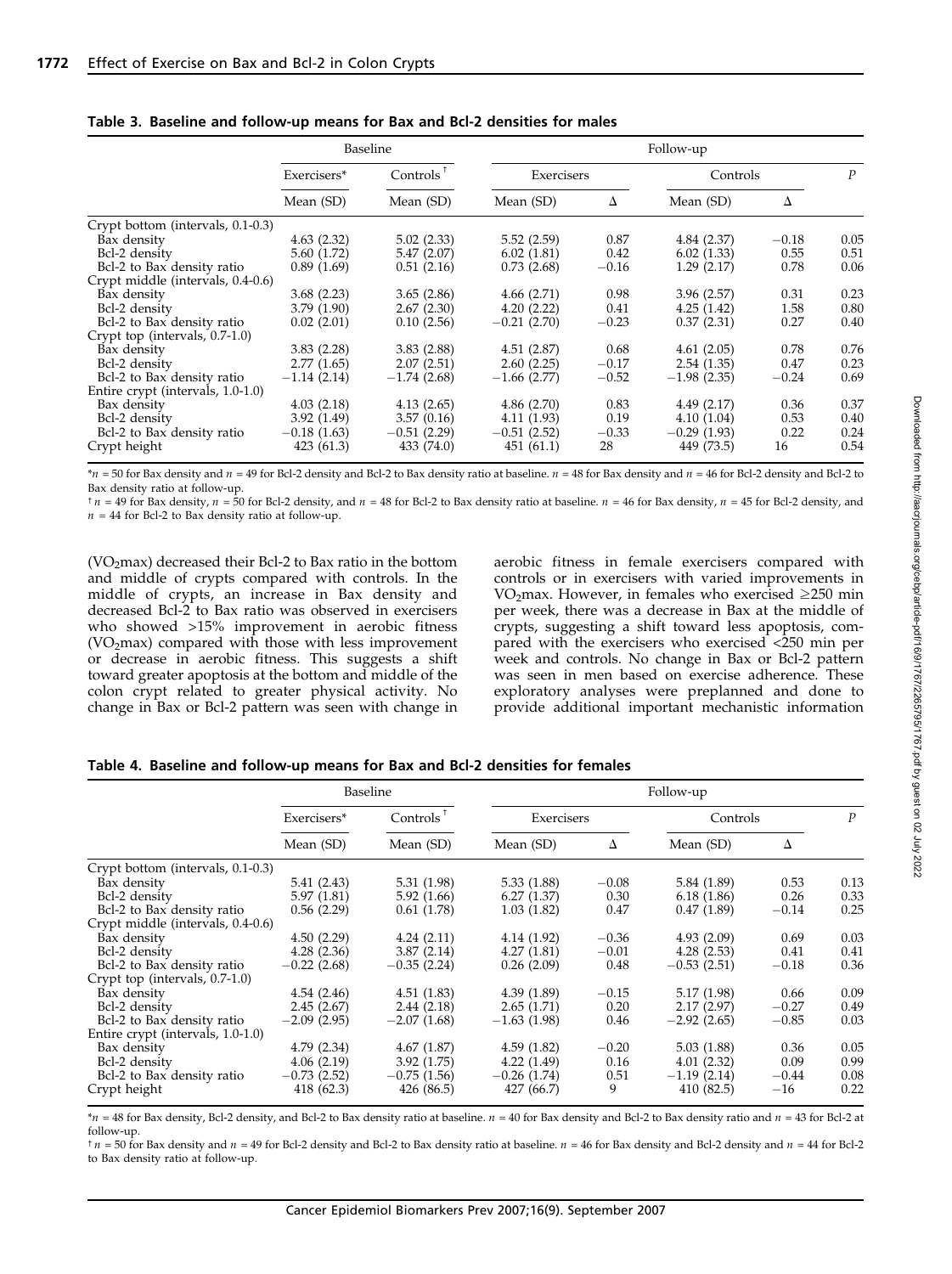on the effect of physical activity on colon crypt biology. The results should be interpreted conservatively.

A crucial early step in the development of colorectal neoplasia is the accumulation of abnormal cells at the luminal surface (19). Failure of these cells to slough could be a consequence of abnormal apoptosis, potentially reflected by decrease in Bax or increase in Bcl-2 density. A decrease in Bax density at the middle of crypts was seen in women compared with controls and in women with greater exercise adherence. This finding along with the observed increase in Bcl-2 to Bax ratio at the top of crypts in women compared with controls is inconsistent with a hypothesized protective role of physical activity by promoting apoptosis at the top of the crypt. In male exercisers compared with controls and in male exercisers with greater adherence and improvements in fitness, the role of the observed decrease in Bcl-2 and increase in Bax expression at the bottom and middle of crypts is consistent with the hypothesis.

The pattern of Bcl-2 and Bax expression in the colon suggests that Bcl-2 is normally expressed primarily at the base of colon crypts (9, 10), whereas Bax is primarily found at the top of crypts (13, 20). Consistent with these previous observations, at baseline, we noted the highest Bcl-2 density at the bottom of the crypt and a steady decrease in Bcl-2 level in each decile above. However, Bax density was also high at the bottom of the crypt, lower in the middle of the crypt, and higher again at the top of the crypt. The highest Bcl-2 to Bax ratio was at the bottom of the crypt and there was a drop in ratio in each decile above, suggesting greater apoptotic potential at the top of the crypt. Overall, the pattern of Bcl-2 and Bax suggests a balance of differentiation and apoptosis along the crypt, which may be disrupted in the transition toward carcinogenesis (21). The ratio of Bcl-2 to Bax was presented rather than Bax to Bcl-2 as previously reported by other investigators (20) because of the decreasing density of Bcl-2 along the crypt and more stable Bax density. At the top of the crypt using Bcl-2 as the denominator could cause instability of the ratio by creating a large ratio, potentially magnifying the potential effect of outliers.

At baseline, we also observed that colon crypt height was associated with Bcl-2 density and Bcl-2 to Bax ratio at the bottom of the crypt in both men and women. This suggests that greater amounts of Bcl-2 at the bottom of the crypt may dictate the height of the crypt, which has not been reported previously. The implications of this with regards to physical activity are not known. We did not see a significant change in crypt height in exercisers compared with controls. However, a marginally significant lengthening of crypt height in exercisers compared with controls in this sample has been previously reported (14). Whereas the effect of crypt height on colon cancer risk is unknown, in animal models high-fiber diets significantly lengthen crypt height (22, 23).

This is the first trial to examine the effect of a physical activity intervention on Bcl-2 and Bax expression. In animal experiments of colon carcinogenesis, results have ranged from a reduction in tumors with voluntary exercise (24, 25) to an increase in tumor markers with exhaustive forced exercise (26). Colbert et al. (27, 28) assessed colon polyp development following treadmill exercise in the Min mouse, an induced mutant mouse in which an APC tumor suppressor gene mutation results in multiple intestinal polyps. Polyp development was not significantly affected in *ad libitum* – fed (27) or in energy intake – controlled mice with negative energy balance due solely to exercise (28). However, male exercising mice had fewer jejunal polyps compared with controls (28).

Epidemiologic evidence suggests that physical activity may play a stronger role in colon cancer risk reduction in men (3) than in women (29); therefore, the effect of exercise on proposed biomarkers of colon cancer risk may be, plausibly, more evident in men. We observed a varied effect of exercise on markers of apoptosis potential in women compared with men, consistent with our recent findings on the colon crypt proliferation marker Ki67. Men who exercised at least 250 min or increased  $VO<sub>2</sub>max >5%$  had a decrease in mean height of Ki67positive nuclei, a measure of proliferation, whereas there was no change in women (14). Although further investigation into the possible reasons for these sex differences is needed, suggested explanations include greater intensity of exercise undertaken by men as vigorous exercise may be more potent in reducing colon cancer risk (i.e., 3.5 and 4 h of vigorous activity per week to optimize protection; ref. 30), a differential effect of obesity on cancer risk between men and women (31), and a reduction in the protective effects of estrogen with physical activity in women because with increased exercise estrogen levels decrease in both premenopausal and postmenopausal women (32, 33), thereby potentially reducing colon cancer protection. There is a considerable body of literature from early observations (34, 35) to the recent findings of the Women's Health Initiative Hormone Replacement Therapy Trial (36) that show consistently that estrogen reduces risk of colon cancer; the effects of exercise on apoptosis may differ between the sexes, if estrogen plays a role.

One limitation of our study was that a portion of the exercise intervention was home based. We therefore had to rely on self-reported daily activity logs rather than validation by direct observation during the supervised sessions at fitness facilities. However, observed improvements in  $VO<sub>2</sub>max$  compared with no change in controls support the self-reported logs. Another limitation to our study was that participants recorded peak heart rate but did not record the duration of exercise at this heart rate. This prevented accurate determination of total caloric expenditure during each exercise session. In addition, the complexity of the data resulted in a large number of comparisons that may have resulted in finding statistically significant associations by chance. However, all comparisons, including the intervention effect assessment by adherence and change in aerobic fitness, were hypothesis-driven and preplanned analyses.

The major strengths of the study include the use of randomized controlled clinical trial design, in which the effects of confounding variables are minimized, participation in exercise can be documented, and significant improvements in aerobic fitness can be achieved. Further strengths of the study were the excellent adherence to the exercise program and low drop-out rate. Finally, the trial was designed to have statistical power to examine the effects separately in men and women.

In conclusion, a year-long randomized controlled trial of moderate-to-vigorous intensity exercise intervention resulted in an increase in the potential for apoptosis at